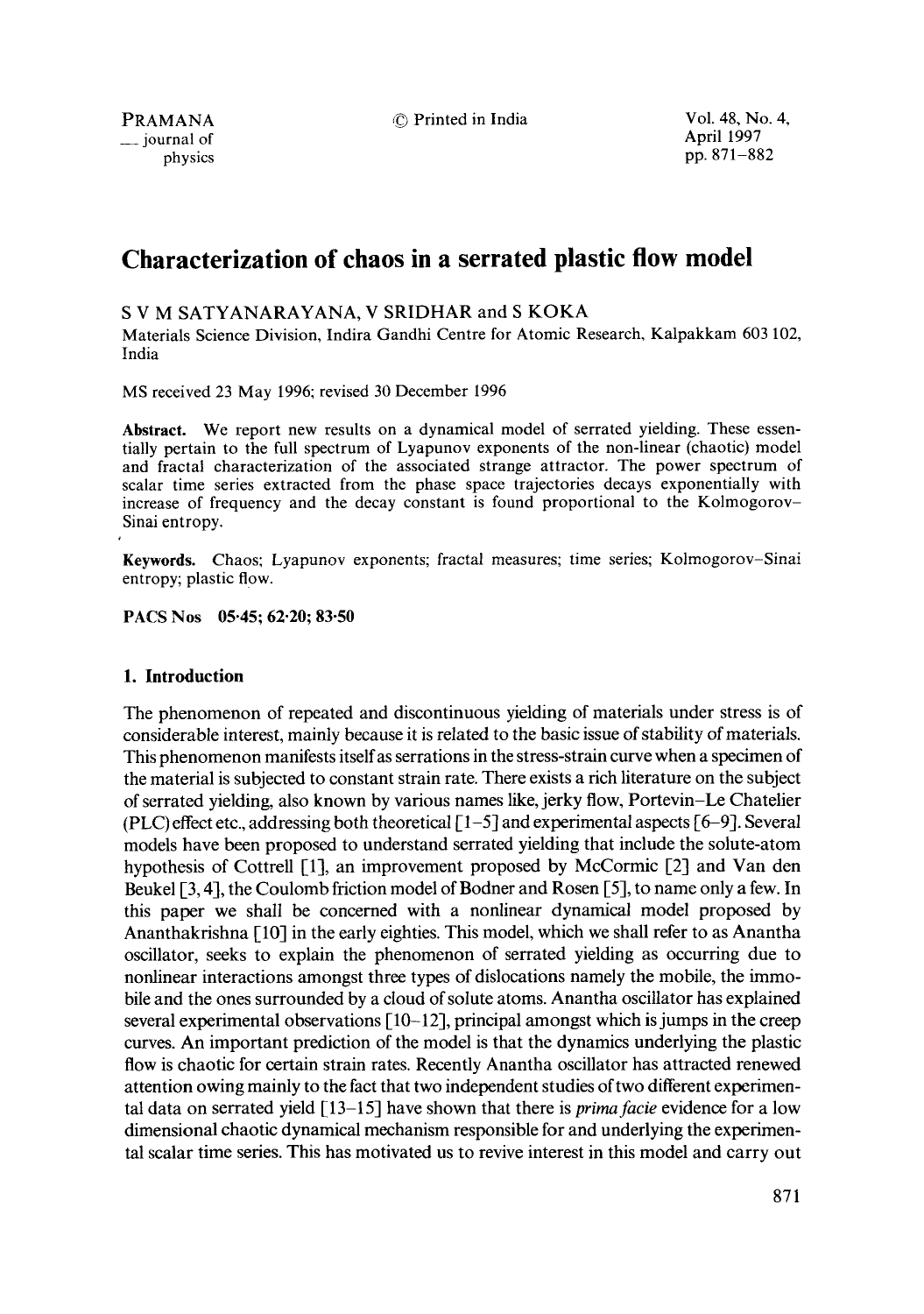## *S V M Satyanarayana et al*

some of the unfinished tasks like, estimating the full spectrum of Lyapunov exponents and characterizing the invariant measure of the strange attractor in terms of scaling exponents of the partition function, generalized Renyi entropy dimensions and the spectrum of singularities. We also verify the validity of the Kaplan-Yorke conjecture [16] that relates the (dynamical) Lyapunov exponents to the (static) fractal measure of the strange attractor. Also a scalar time series extracted from this continuous time chaotic dynamical system, has a power spectrum that decays exponentially at large frequencies. A recent study  $[17]$  of different chaotic systems showed that the exponential decay constant is nearly proportional to the Kolmogorov-Sinai (KS) entropy, given by the sum of the positive Lyapunov exponents. We demonstrate that such a relation between the exponential decay constant, which is a characteristic of the stationary time series and the Lyapunov exponents, which characterize the unstable dynamics, holds good for Anantha oscillator also.

This paper is organized as follows. In §2, we present a set of four coupled nonlinear equations that form the central descriptor of the Anantha oscillator, and describe briefly the variables of the equations of motion and the control parameters. We state the nature of the chaotic mechanism predicted by the model and the values of the control parameter that lead to chaotic solutions. Section 3 contains a brief description of the computational procedure adopted for estimating the Lyapunov exponents. In §4, we characterize the fractal measures of the strange attractor. In  $\S$ 5, we report results on Lyapunov dimension and verify the Kaplan-Yorke conjecture. We construct several scalar time series from the four dimensional phase space trajectory, and for each, calculate the constant characterizing the exponential decay of the power spectrum at large frequencies. We show that the exponential decay constant is same for all the time series and is proportional to the Kolmogorov-Sinai entropy. These are described in §6. . A summary of the principal conclusions of the study is given in §7.

## **2. Model for serrated yielding: Anantha oscillator**

The Anantha model considers three types of dislocations; the mobile, the immobile and the ones with cloud of solute atoms. The corresponding scaled densities are denoted by  $x_1, x_2$  and  $x_3$  respectively. Using well-known dislocation reaction mechanisms, the rate equations for the densities of dislocations were set up and then coupled to machine equation for the rate of change of applied stress,  $x_4$  [10]. The set of four coupled nonlinear equations that describe the dynamics are

$$
\frac{dx_1}{dt} = x_4^m x_1 - bx_1^2 - ax_1 + x_2 - x_1 x_2,\tag{1}
$$

$$
\frac{dx_2}{dt} = b(bx_1^2 - x_2 - x_1x_2 + ax_3),
$$
\n(2)

$$
\frac{\mathrm{d}x_3}{\mathrm{d}t} = c(x_1 - x_3),\tag{3}
$$

$$
\frac{\mathrm{d}x_4}{\mathrm{d}t} = d(e - x_4^m x_1),\tag{4}
$$

**872 Pramana - J. Phys., Vol. 48, No. 4, April 1997**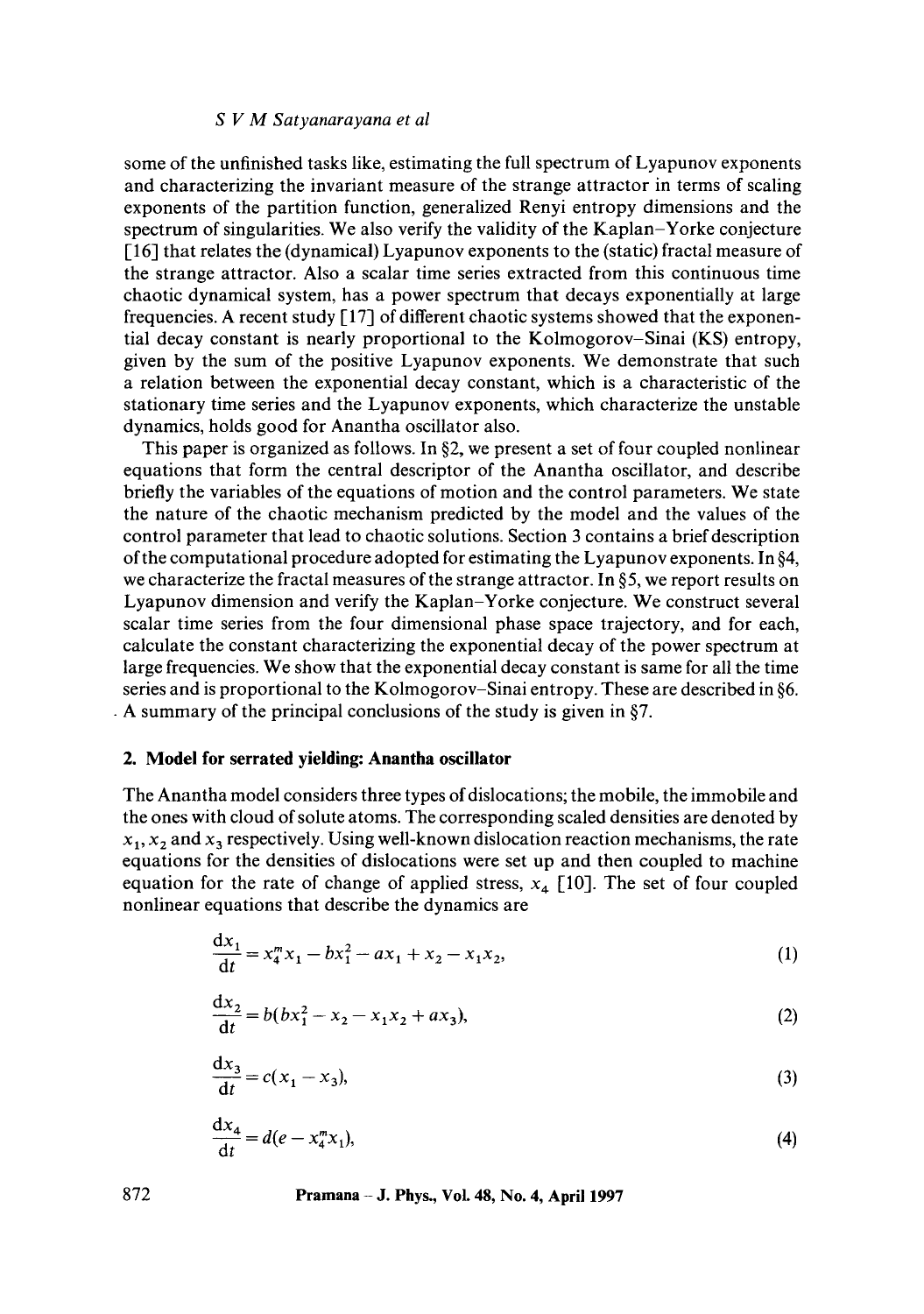



**Figure** 1. Strange attractor of Anantha oscillator.

where  $a$  refers to the concentration of the solute atoms;  $b$ , the strength of reactivation of immobile dislocations;  $c^{-1}$ , the time scales over which the slowing down occurs; d, the effective modulus;  $e$ , the applied strain rate and  $m$ , the velocity exponent which describes the dependence of velocity of dislocations on the stress. For a certain range of values of the parameters, the steady state is unstable. Analysis is carried out for these parameter values and the applied strain rate e is taken as the drive parameter.

There have been several studies on Anantha model  $[10-12, 18-20]$ . The system exhibits periodic solutions called limit cycles [18]. In a certain range of the applied strain rate e, the model exhibits chaotic oscillations through period doubling route. Feigenbaum number corresponding to the period doubling bifurcation is  $4.669$ . The strange attractor associated with the chaotic dynamics was also constructed and figure 1 depicts a three dimensional section of the strange attractor. In this paper we compute the full Lyapunov spectrum and the fractal measures of the associated strange attractor, for the following values of the parameters:  $a = 0.7$ ,  $b = 0.002$ ,  $c = 0.008$ ,  $d = 0.0001$ ,  $m = 2.0$  and  $e = 184.9$ . For this purpose the four nonlinear equations were solved numerically employing fourth order Runge-Kutta technique with time step of 0.1. First 40,000 time steps of evolution were treated as transients and rejected.

#### **3. Lyapunov exponents**

Lyapunov exponents quantify the exponential divergence/convergence of the neighbouring trajectories. We estimate the Lyapunov exponents employing the method described by Wolf [21].

Consider the four dimensional continuous time dynamical system described by equations (1-4). These can be expressed as

$$
\frac{\mathrm{d}x}{\mathrm{d}t} = f(x). \tag{5}
$$

Let  $\mathbf{x}(t)$  denote a trajectory in the four dimensional phase space, residing on the strange attractor, evolving from an initial point  $x(0) = x_0$ . Also consider a four dimensional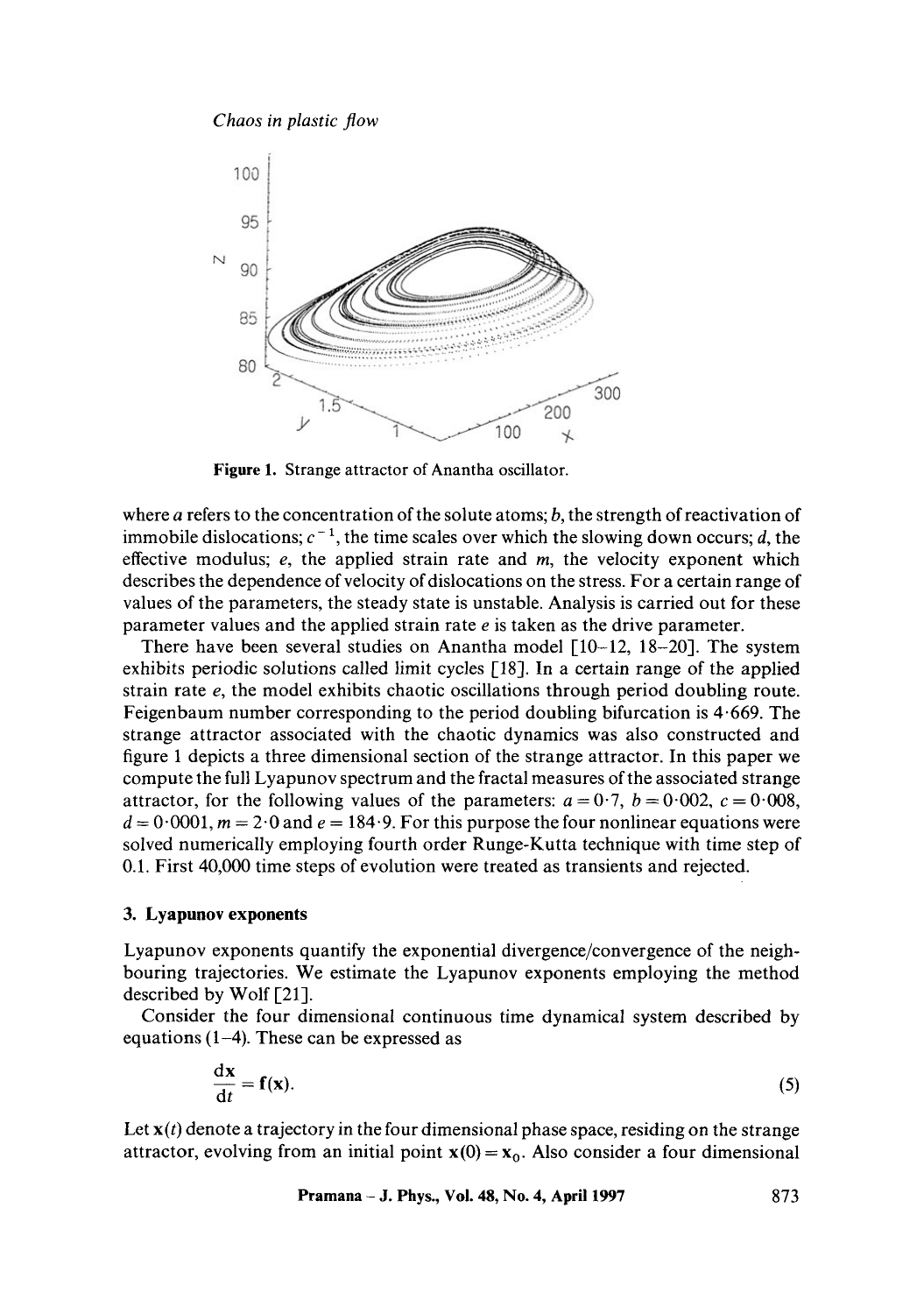#### *S V M Satyanarayana et al*

infinitesimal sphere of initial conditions of radius unity surrounding  $x_0$ . After time t, this sphere would get distorted by the equations of motion, to a four dimensional ellipsoid with principal axes,  $l_1 \ge l_2 \ge l_3 \ge l_4$ . The size of  $\{l_i; i = 1, 4\}$  represents the convergence  $(l, < 1)$  or the divergence  $(l_i > 1)$  of the trajectories emanating from the neighbourhood of  $x_0$ . Formally we write  $l_i = \exp(\lambda_i t)$ , where  $\{\lambda_i; i = 1,4\}$  are the Lyapunov exponents. Thus we have,

$$
\lambda_i = \lim_{t \to \infty} \frac{1}{t} \ln(l_i) \tag{6}
$$

and  $t_1 \geq t_2 \geq t_3 \geq t_4$ 

 $\mathbf{1} \cdot \mathbf{1} \cdot \mathbf{0}$ 

We start with four orthonormal vectors  $\{\xi^{\beta}(0); \beta = 1,4\}$ , located at  $x(0)$ . These vectors, which define a sphere of initial conditions, is evolved up to  $T$  via the linearized version of the equation of motion

$$
\frac{\mathrm{d}\xi_i^p(t)}{\mathrm{d}t} = \sum_j F_{ij}\xi_j^p(t),\tag{7}
$$

where  $F_{ij} = \partial f_i / \partial x_j$ .  $|\xi_i^{\beta}(T) - \xi_i^{\beta}(0)|$  gives  $(l_i)_1$  in time T, for  $i = 1, 4$ . At T we re-orthonormalize  $\xi^{\beta}(T)$  using Gram-Schmidt orthogonalization procedure. Using this as a unit sphere of initial conditions at T, the linearized evolution is continued up to 2T and  $(l_i)_2$ is computed. This procedure is continued  $N$  times and the average Lyapunov exponents are then computed as

$$
\lambda_i = \frac{1}{N} \sum_{j=1}^{N} \frac{\ln(l_i)_j}{T}.\tag{8}
$$

These are given in table 1. The error bars on the Lyapunov exponents have been obtained by monitoring the sample fluctuations.

We observe that the exponent  $\lambda_1$  is positive, indicative of chaos.  $\lambda_2$  is positive, but very small. We conclude that  $\lambda_2$  characterizes the tangential flow [23]. The other two exponents  $\lambda_3$  and  $\lambda_4$  are negative. Also the sum of the Lyapunov exponents is negative indicating that the system is dissipative (the phase space volume is contracting on the average).

### **4. Fractal measures of the strange attractor**

To calculate the fractal measures of the strange attractor we evolve a dynamical trajectory for  $N$  time steps;  $N$  is taken adequately large to span the strange attractor

|                   | Model Parameters                                                                  | ٨.                                                                                                                                                                               | $d_{\rm vv}$ | $\Sigma_i \lambda_i^+$ | $\mu$ $\mu/\Sigma_i \lambda_i^+$ |
|-------------------|-----------------------------------------------------------------------------------|----------------------------------------------------------------------------------------------------------------------------------------------------------------------------------|--------------|------------------------|----------------------------------|
| Anantha $a = 0.7$ | oscillator $b = 0.002$<br>$c = 0.008$<br>$d = 0.0001$<br>$e = 184.9$<br>$m = 2.0$ | $\lambda_1 = 0.00887 + 0.0003$<br>$\lambda_2 = 0.00088 \pm 0.0002$<br>$\lambda_3 = -0.03688 \pm 0.0002$ 2.27 $\pm$ 0.15 0.00975 0.0097 0.9949<br>$\lambda_4 = -0.60051 + 0.0001$ |              |                        |                                  |

**Table** 1. Numerical results.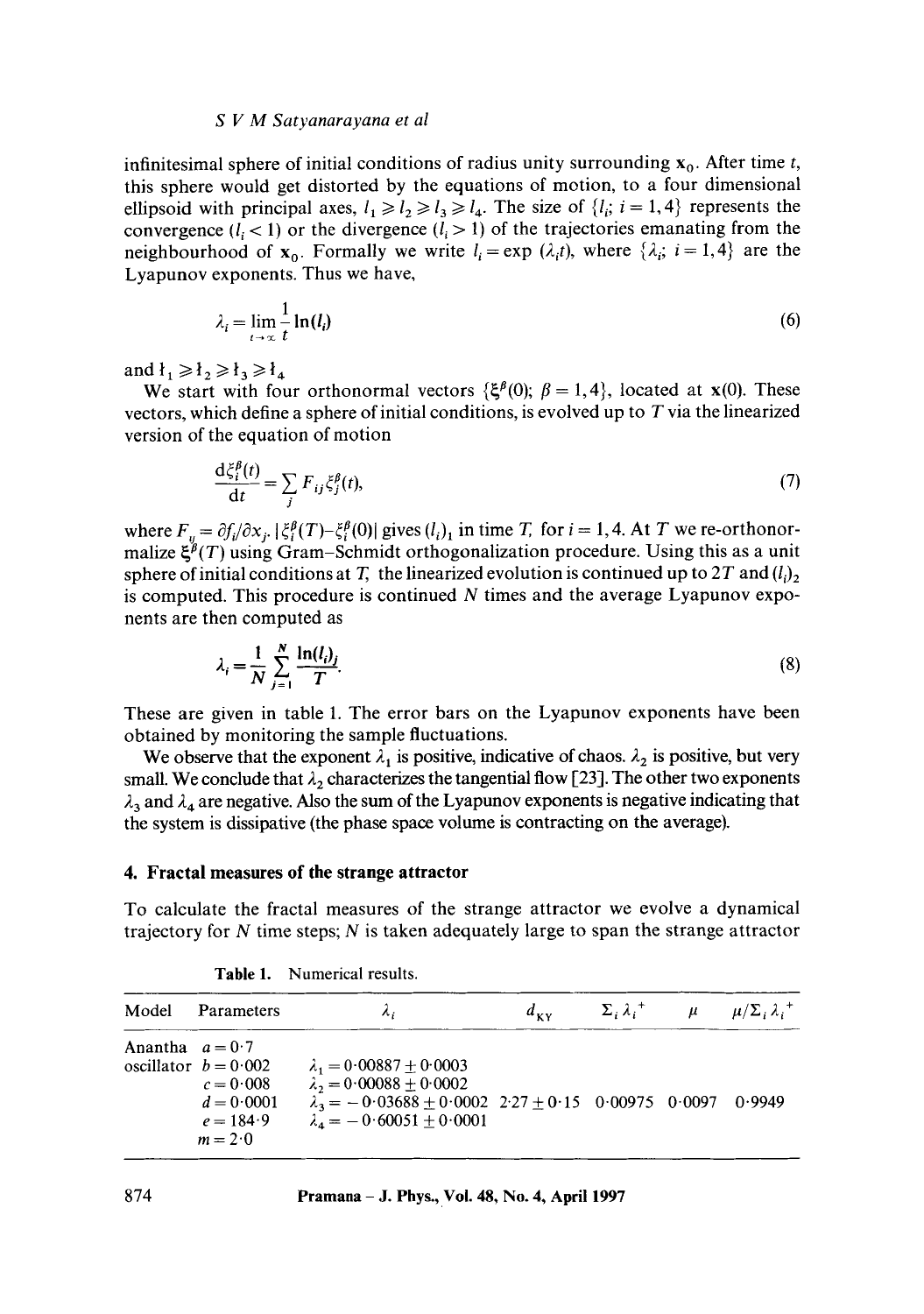reasonably well. We determine the smallest four dimensional paralellopiped that can hold all the  $N$  discrete phase space points of the dynamical trajectory. The coordinates of these points are scaled in such a way that they are contained in a hyper-cube of unit side. This unit hyper-cube is further divided into non-overlapping hyper-cubes each of side,  $\varepsilon$ , where  $\varepsilon = N^{-1/4}$ . Let  $p_i(\varepsilon) = n_i/N$  denote the fractional number of phase space points that are contained within the ith hyper-cube. The partition function is defined as

$$
Z(q,\varepsilon) = \sum_{i} p_i^q(\varepsilon), \tag{9}
$$

where the sum over *i* runs only over the non-empty boxes, and  $-\infty < q < +\infty$ . For calculating partition function, we have employed the fast box counting algorithm, see [24]. The scaling ansatz reads as

$$
Z(q,\varepsilon) \sim \varepsilon^{\tau(q)}.\tag{10}
$$

Figure 2(a) depicts  $\ln Z(q,\varepsilon)$  versus  $\ln(\varepsilon)$  for representative values of q. For a given  $q$ , all the points fall on a straight line, verifying the scaling ansatz. The slope of the straight line yields the scaling exponent  $\tau(q)$ . Due to limitations on the computer resources, we could verify the scaling ansatz over a small range of e only. Employing an alternate technique [25] we could establish the scaling behaviour over a range of resolution exceeding one order of magnitude, see figure  $2(b)$ . However, there are numerical problems associated with this technique which are discussed in the appendix. Figure 3 depicts the variation of  $\tau(q)$  with q. Scaling exponent,  $\tau(q)$  is not linear and exhibits well defined change of slope, showing that the invariant dynamical measure on the strange attractor is a multifractal. The generalized Renyi dimensions  $D(q)$  are given by

$$
D(q) = \frac{\tau(q)}{q-1} \tag{11}
$$

for  $q \neq 1$ . For  $q = 1$  we calculate  $D(q)$  by taking the limit  $q \rightarrow 1$ . The variation of  $D(q)$ with  $q$  is as depicted in figure 4. We find  $D(q)$  is a monotonically non-increasing function of q. For  $q = 0, 1$  and 2,  $D(q)$  are known as capacity, information and correlation dimensions, respectively, and these are  $2 \cdot 100$ ,  $1 \cdot 882$  and  $1 \cdot 799$ .

The singularity spectrum is obtained by taking the Legendre transform of  $\tau(q)$ , as below

$$
f(\alpha) = -\tau(q) + q\alpha,\tag{12}
$$

$$
\alpha = \frac{\mathrm{d}\tau(q)}{\mathrm{d}q}.\tag{13}
$$

Figure 5 shows the singularity spectrum of  $f(x)$  versus  $\alpha$ . It is convex, with a single maximum at  $q = 0$  with  $f(\alpha(q = 0)) = D(0)$ . We find that  $\alpha_{\text{max}} = D(q \rightarrow -\infty) = 3.98$ , indicating that the rarest region is very nearly (phase) space filling with fractal dimension 3.98. On the other hand we find that  $\alpha_{\min} = D(q \to \infty) = 1.77$ , indicating that the densest region is a fractal set of dimension  $1.77$ .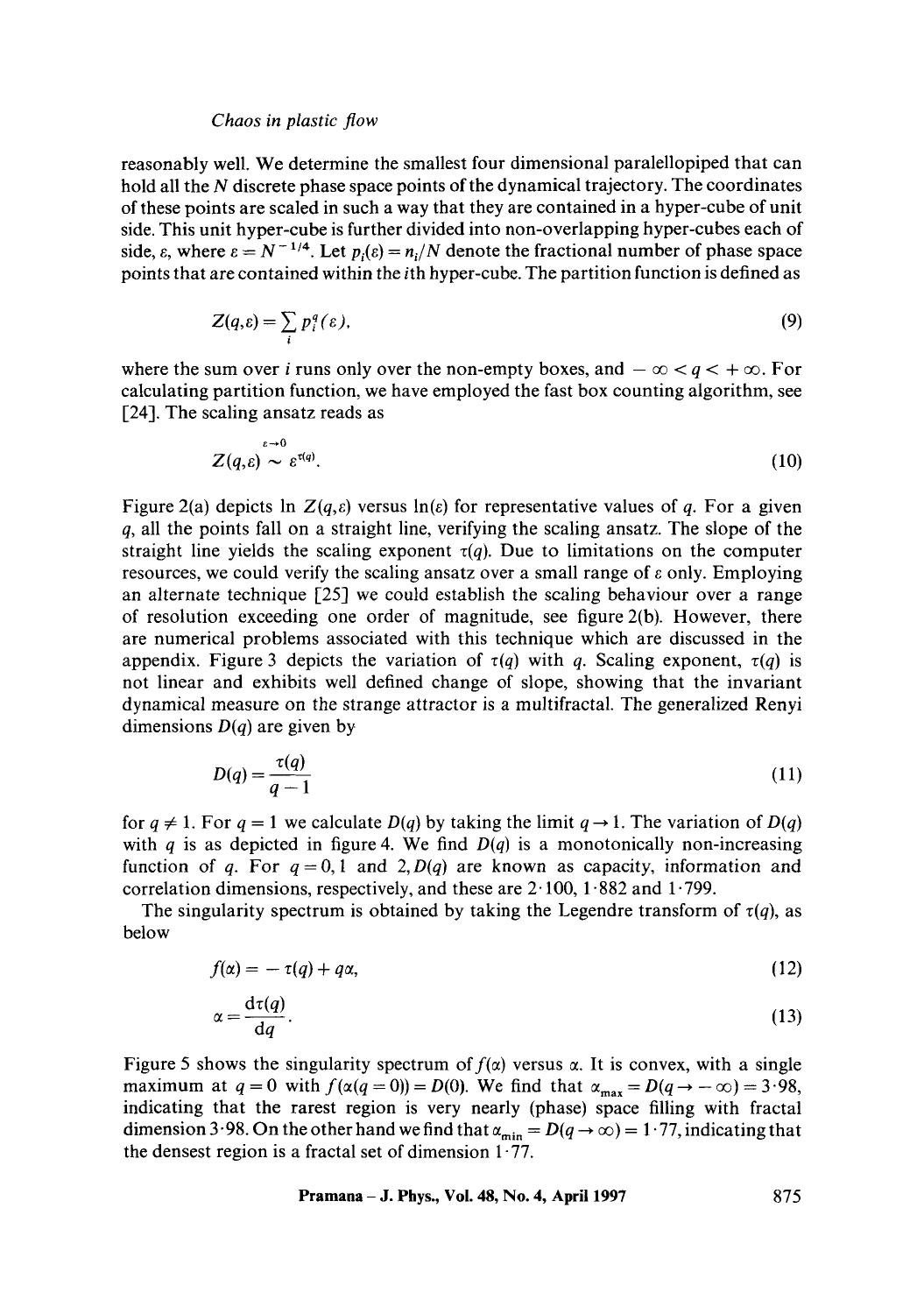

**Figure 2. (a) Scaling behaviour of the partition function. (b) Scaling behaviour of the moments (see appendix).** 

**876 Pramana - J. Phys., Vol. 48, No. 4, April 1997**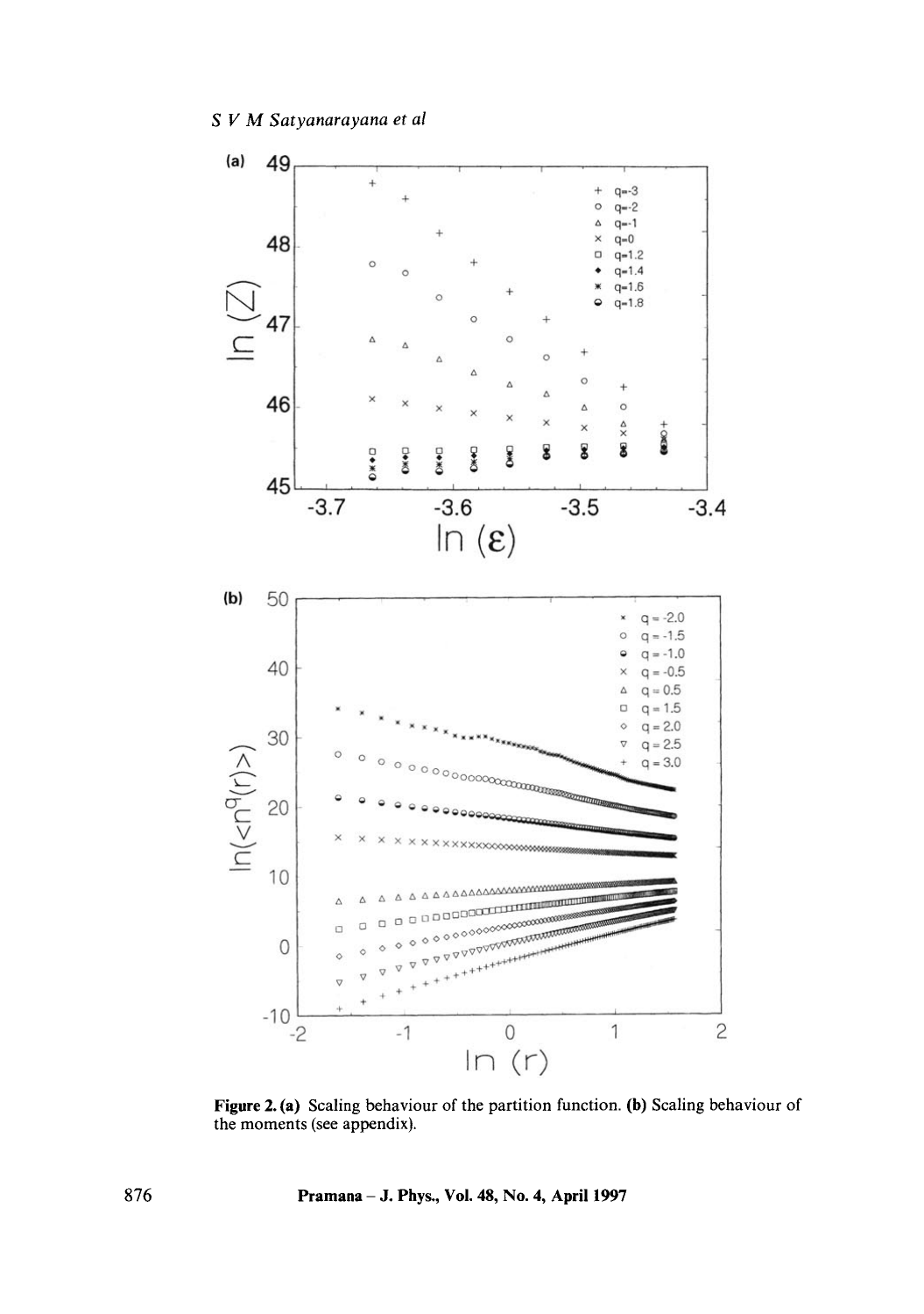

**Figure 3. The scaling exponent.** 



**Figure 4. Generalized Renyi dimensions.** 

**Pramana - J. Phys., Vol. 48, No. 4, April 1997** 877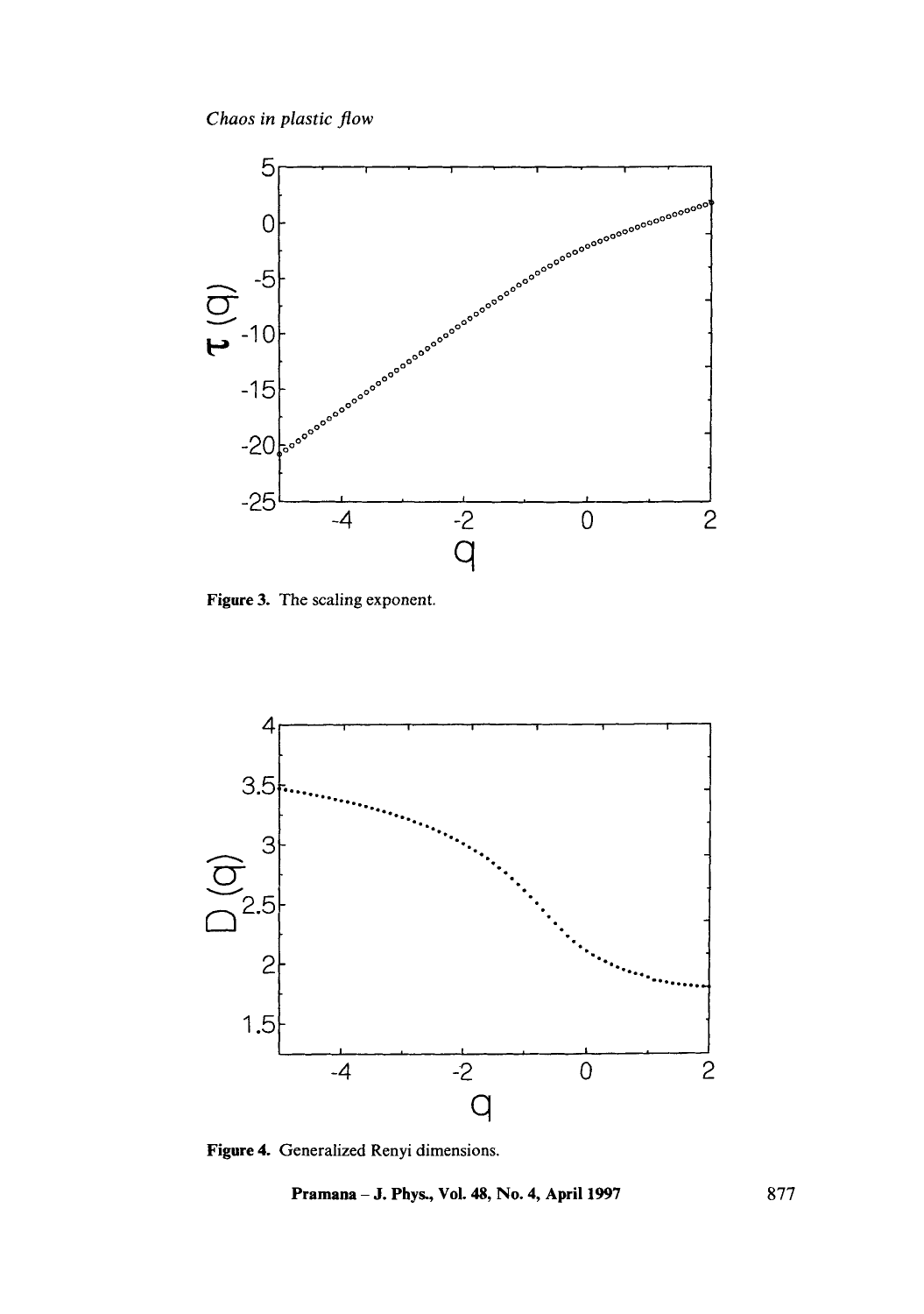

**Figure** 5. Singularity spectrum.

# **5. Lyapunov dimension**

The Lyapunov spectrum is closely related to the fractal dimension of the associated strange attractor. It has been conjectured by Kaplan and Yorke [16] that Lyapunov dimension  $d_{KY}$  is related to the Lyapunov spectrum as given by

$$
d_{\mathbf{K}\mathbf{Y}} = j + \sum_{i=1}^{j} \frac{\lambda_i}{|\lambda_{j+1}|},\tag{14}
$$

where  $j$  is determined by the condition

$$
\sum_{i=1}^{j} \lambda_i > 0 \text{ and } \sum_{i=1}^{j+1} \lambda_i < 0. \tag{15}
$$

The Lyapunov dimension calculated for this model is in the range 2-122 to 2.423. The spread in the calculated value of  $d_{KY}$  is due to the error bars on  $\lambda_i$  (see table 1). Within numerical accuracy, the Lyapunov dimension matches with the capacity dimension D(0), verifying the conjecture of Kaplan and Yorke.

## **6. Decay of the power spectrum**

It is generally believed that the power spectrum of a time series taken from a continuous time dynamical system decays exponentially at high frequencies [22]. We can represent the decay as

$$
P(f) \sim e^{-f/\mu},\tag{16}
$$

### **878 Pramana -** J. Phys., Vol. 48, No. 4, April 1997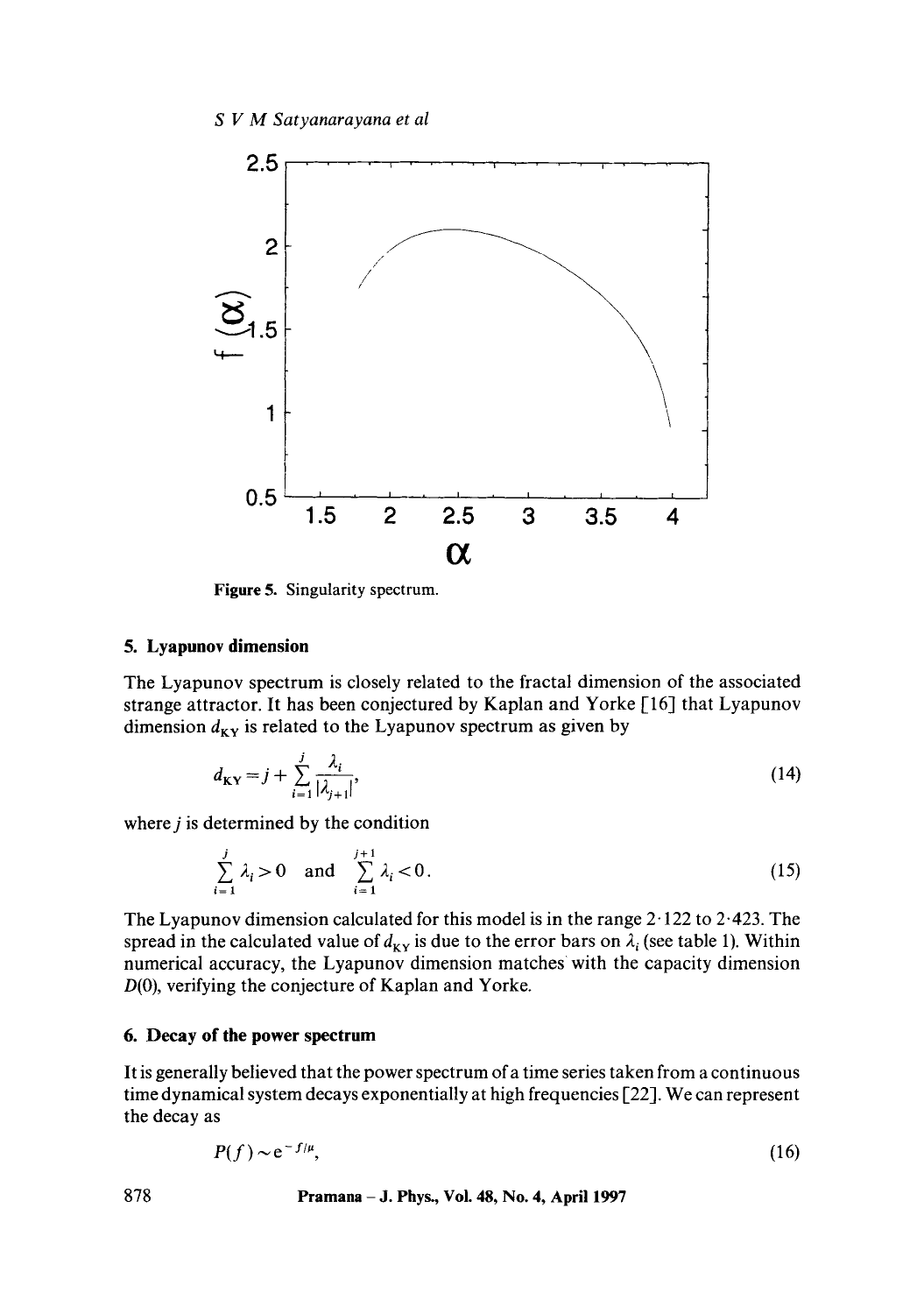

**Figure** 6. Exponential decay of the averaged power spectrum corresponding to time series  $x_1(t)$ .

where  $\mu$  is the decay constant. It has been shown recently [17] that  $\mu$  is proportional to the Kolmogorov-Sinai entropy given by the sum of the positive Lyapunov exponents. The ratio of  $\mu$  to Kolmogorov–Sinai entropy is found to fall within a narrow range of  $0.64$  to  $2.46$  for a variety of systems exhibiting chaos with attractor dimensions varying from 2 to 20.

We have studied the exponential decay of the time series taken from Anantha model, whose attractor dimension is  $2 \cdot 1$ . Superimposed on the exponential decay are oscillations. These oscillations get largely smoothened out when we average the power spectrum over several time series. Figure 6 depicts the power spectrum for  $x_1(t)$ , averaged over several time series. The exponential decay is clearly seen in the picture. The decay constant  $\mu$  has been calculated and the ratio of  $\mu$  to K-S entropy is found to be 0.9949.

Discretely sampled data results in aliasing of the power spectrum as given by

$$
P_a(f) = \sum_{j=-\infty}^{+\infty} P_N(f \pm 2jf_c),
$$
\n(17)

where f is the frequency and  $f_c = (2\delta t)^{-1}$  is Nyquist frequency.  $\delta t$  is the sampling interval.  $P_N(f)$  is the power spectrum of the time series of size N and  $P_a(f)$  is the aliased power spectrum. Invariably, we find that the exponential decay is followed by a power law flattening. This feature seems to be generic in character in the sense that finite size discrete time series extracted from a variety of chaotic oscillators exhibit this property. Such power law flattening can also be seen clearly in the figures of the power spectrum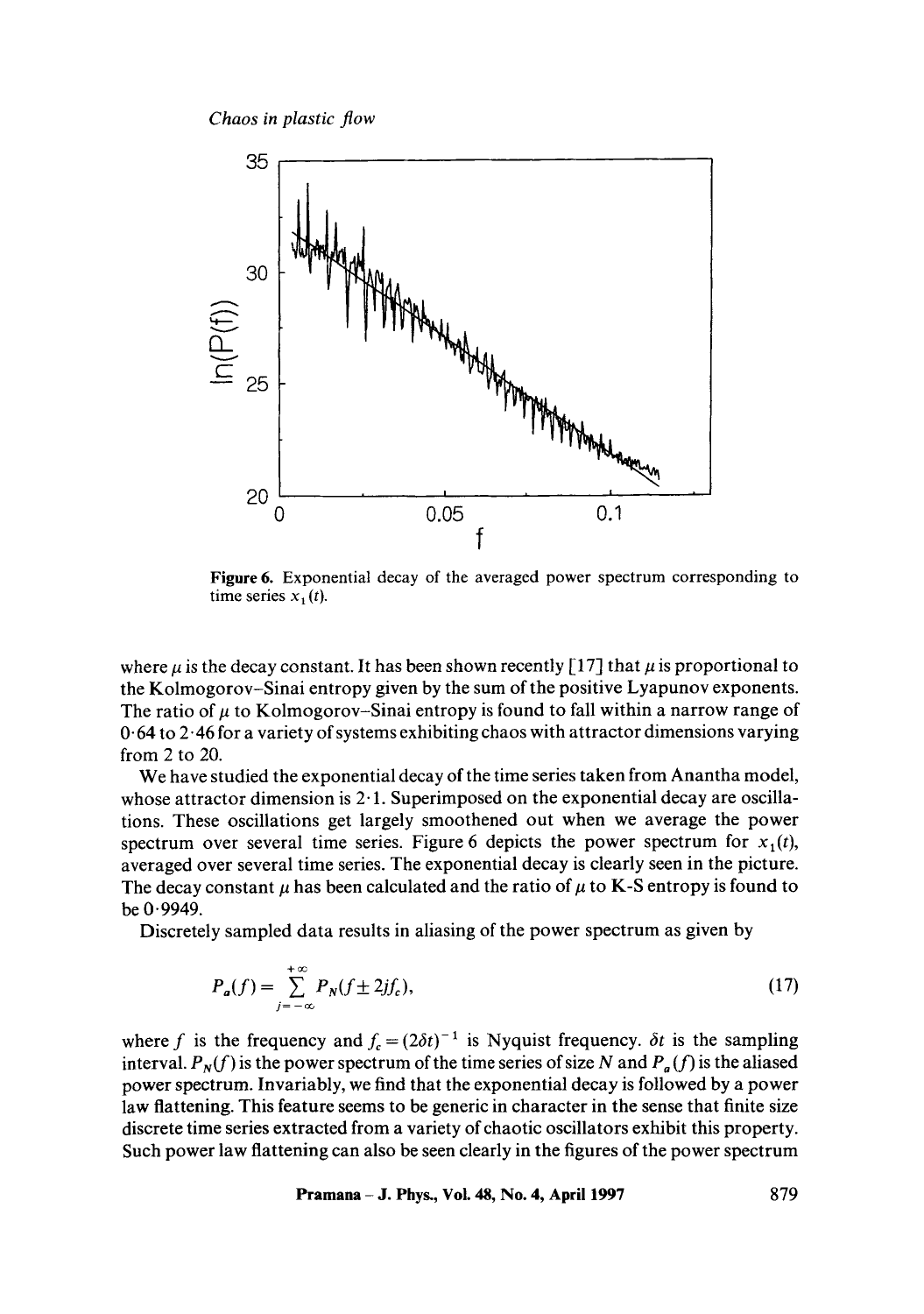

**Figure 7.** Full power spectrum of  $x_4(t)$  exhibiting an exponential decay followed by a power law flattening.

depicted in [17]. For the Anantha oscillator, figure 7 shows a power spectrum that decays exponentially followed by a power law flattening. An interesting question in this context relates to the origin of the power law flattening. A recent study  $\lceil 26 \rceil$  has shown that the decay is  $1/f<sup>2</sup>$  after correcting analytically for aliasing arising due to finite sampling interval. Also this study suggests that this portion of the tail goes to zero in the limit of the length of the time series going to infinity, demonstrating that the observed power law flattening is an artifact of the finite size, and the true power spectrum is indeed band width limited with exponential decay at the far end.

# **7. Summary and conclusions**

We have (i) studied the Anantha oscillator which has been proposed to model the chaotic behaviour of serrated yielding phenomenon, (ii) calculated the full spectrum of Lyapunov exponents for this model and (iii) characterized the fractal measures of strange attractor. We find that power spectrum of the time series extracted from the Anantha oscillator decays exponentially at large frequencies and the calculated exponential decay constant is proportional to Kolmogorov-Sinai entropy.

# **Acknowledgements**

The authors are grateful to  $K P N$  Murthy and M C Valsakumar for suggesting this problem and for many useful discussions. One of the authors (SK) acknowledges CSIR, New Delhi for a postdoctoral fellowship.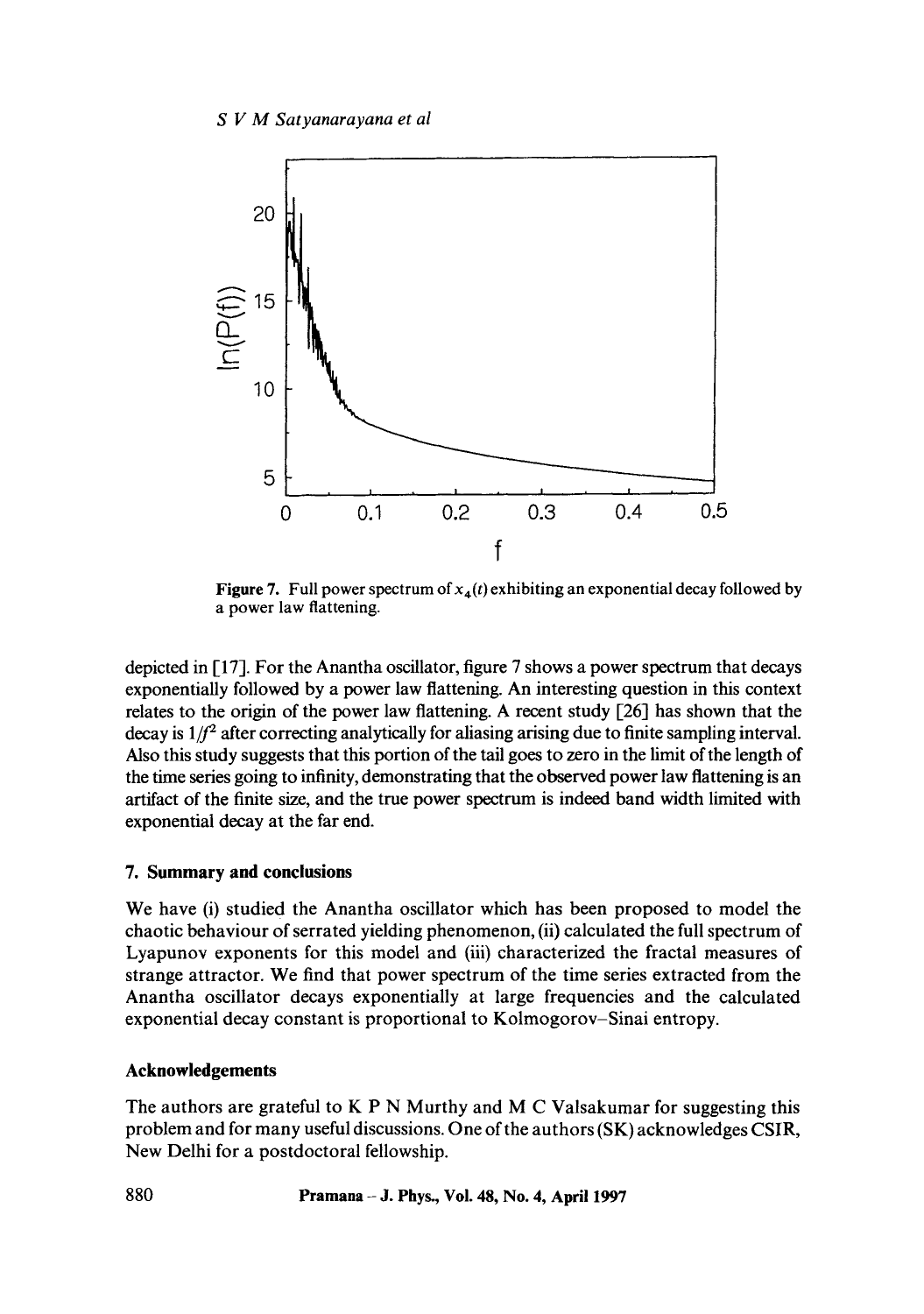## **Appendix**

The fractal measures of the Anantha attractor were calculated in §4, employing the traditional box counting algorithm incorporating recent improvements suggested in [24]. These improvements helped us overcome largely, the problem of (computer) memory requirements and rendered possible fractal characterization of the Anantha attractor. Despite these improvements we could establish the scaling ansatz over a small range of r only, due to the fact that we set  $r = N^{-1/4}$  for numerical stability, where  $N$  is the length of the dynamical trajectory. There are alternate numerical techniques introduced for fractal characterization of chaotic strange attractor and we consider below one of them proposed by Paladin and Vulpiani [25].

We define the number of points in a four dimensional ball of radius r centered at  $x_i$  as

$$
n_{i}(r) = \frac{L!}{N!} \sum_{j=1}^{N} \sum_{j=1}^{N} \Theta(r - |\mathbf{x}_{i} - \mathbf{x}_{j}|),
$$
 (A1)

where  $\Theta$  is the usual Heaviside step function. We then introduce a set of exponents,  $\phi(q)$ under the scaling ansatz

$$
\langle n^{q}(r) \rangle = \lim_{M \to \infty} \frac{1}{M} \sum_{i=1}^{M} n_{i}^{q}(r) \sim r^{\phi(q)}.
$$
 (A2)

In figure  $2(b)$ , we establish numerically the scaling ansatz for values of r varying more than an order of magnitude. We evolve the trajectory for  $N = 2^{20}$  time steps and take the resolution  $r_0$  to be the minimum of the distances between any two phase space points. We let r vary from  $\approx 10r_0$  to  $\approx 1000r_0$ . We find that averaging over  $M(\ll N)$ randomly chosen centers is adequate to determine  $\phi(q)$ . Anantha oscillator has a hole in the interior; hence most of the centers selected randomly, fall on the inner or outer surface of the attractor and as a result most of the four dimensional balls are sparse: fractal dimensions are hence underpredicted. In fact we found that if we take the number of centers as low as 1000, the fractal dimension,  $D(0)$  is 1.3. However  $D(0)$ increases with increasing M and saturates at 1.9 for  $M \ge 25000$ , which is still 10% less than the box counting dimension. We would remark that this technique has a tendency to underpredict the fractal dimension especially when the strange attractor encloses a hole, as in the case of Anantha oscillator. Nevertheless, we find that  $\phi(q)$  is nonlinear in *q*,  $D(q)$  is monotonic and  $f(\alpha)$  upward convex.

We are presenting the results on  $\tau(q)$ ,  $D(q)$  and  $f(\alpha)$  obtained from the improved box counting algorithm. The estimates of fractal characteristics from box counting algorithm are known to be robust if we link the linear dimension of the box to the length of the dynamical trajectory (see [27]). This appendix is intended to serve a limited purpose of establishing the scaling ansatz over a longer range (see figure 2(b)).

## **References**

- [1] A H Cottrell, *Philos. Mag.* 44, 829 (1953)
- [2] P G McCormic, *Acta Metall.* 219, 351 (1972)
- [3] A Van den Beukel, *Phys. Status Solidi* A30, 197 (1975)
- [4] A Van den Beukel, *Acta Metall.* 28, 965 (1975)